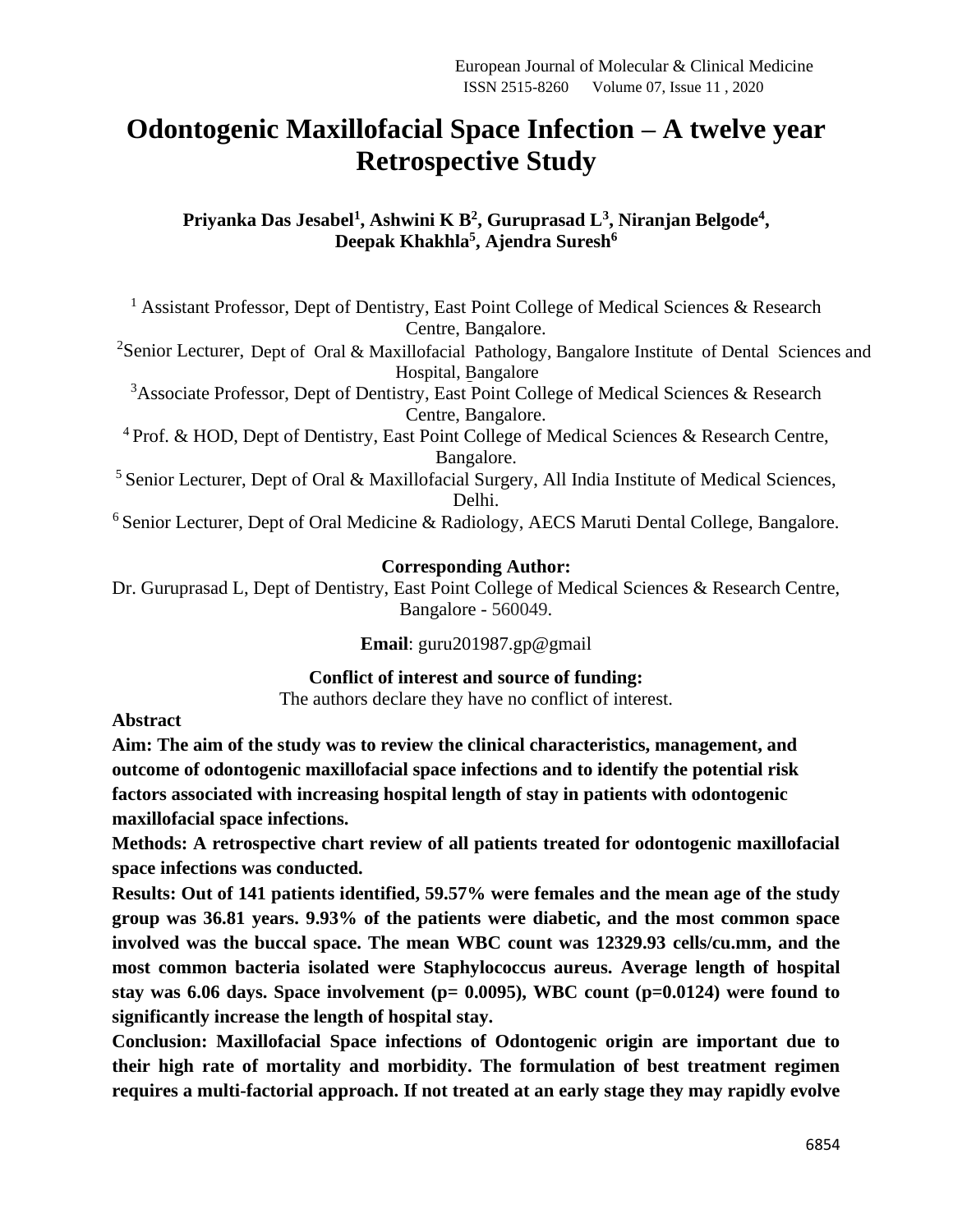## **and spread to adjacent anatomical structures, leading to life threatening complications, and occasionally to death, despite skillful management.**

**Keywords:** Odontogenic infection, maxillofacial spaces, length of hospital stay.

#### **Introduction**

The term maxillofacial space infection refers to infections in the potential spaces and fascial planes of the maxillofacial region, a region with complex anatomy. The main causes of maxillofacial space infection are odontogenic infection, lymphadenitis, and trauma.<sup>1</sup> Maxillofacial infections of odontogenic origin are among the most incident infections, they generally respond to antimicrobial chemotherapy and surgical intervention, however if not diagnosed and treated appropriately, these infections progresses rapidly and are associated with high morbidity and mortality.  $2, 3$ 

There are numerous published reports of odontogenic infections spreading to the cavernous sinus, deep musculofascial spaces and other vital structures leading to serious complications like airway obstruction, mediastinitis, cavernous sinus thrombosis, jugular vein thrombosis, pulmonary septic embolism, carotid artery erosion, and shock and occasionally to death.<sup>2-4</sup> Septic shock is associated with 40-50% mortality rate. Pleural and pericardiac effusion may accompany this condition; frequently leading to cardiac tamponade. Descending necrotizing mediastinitis is the most feared complication resulting from retropharyngeal extension of infection into posterior mediastinum;<sup>5</sup> so such type of infection can be considered a major public health concern.

Infections can be related to anatomic variation, limited access to care, neglect or complex medical illnesses that expose patients to increased risk. Predisposing factors such as immunosuppression, uncontrolled diabetes mellitus, and multiple underlying medical conditions are reported to increase the risk of odontogenic infection. <sup>6</sup> Studying past infections, their spatial distribution and course of treatment will help us deal with future space infections effectively.<sup>7</sup> Due to high variability, unpredictable course of maxillofacial infections and sparse literature available, additional studies to evaluate the variables affecting the length of hospital stay are necessary. <sup>8-10</sup> This improves patient care and discharge planning .<sup>9</sup>

As there are differences between institutions, our study is limited to one hospital with the specific etiology being of odontogenic origin. Paying particular attention to the variables that lead to longer hospital stay could be very important in formulating the treatment plan and reducing complications.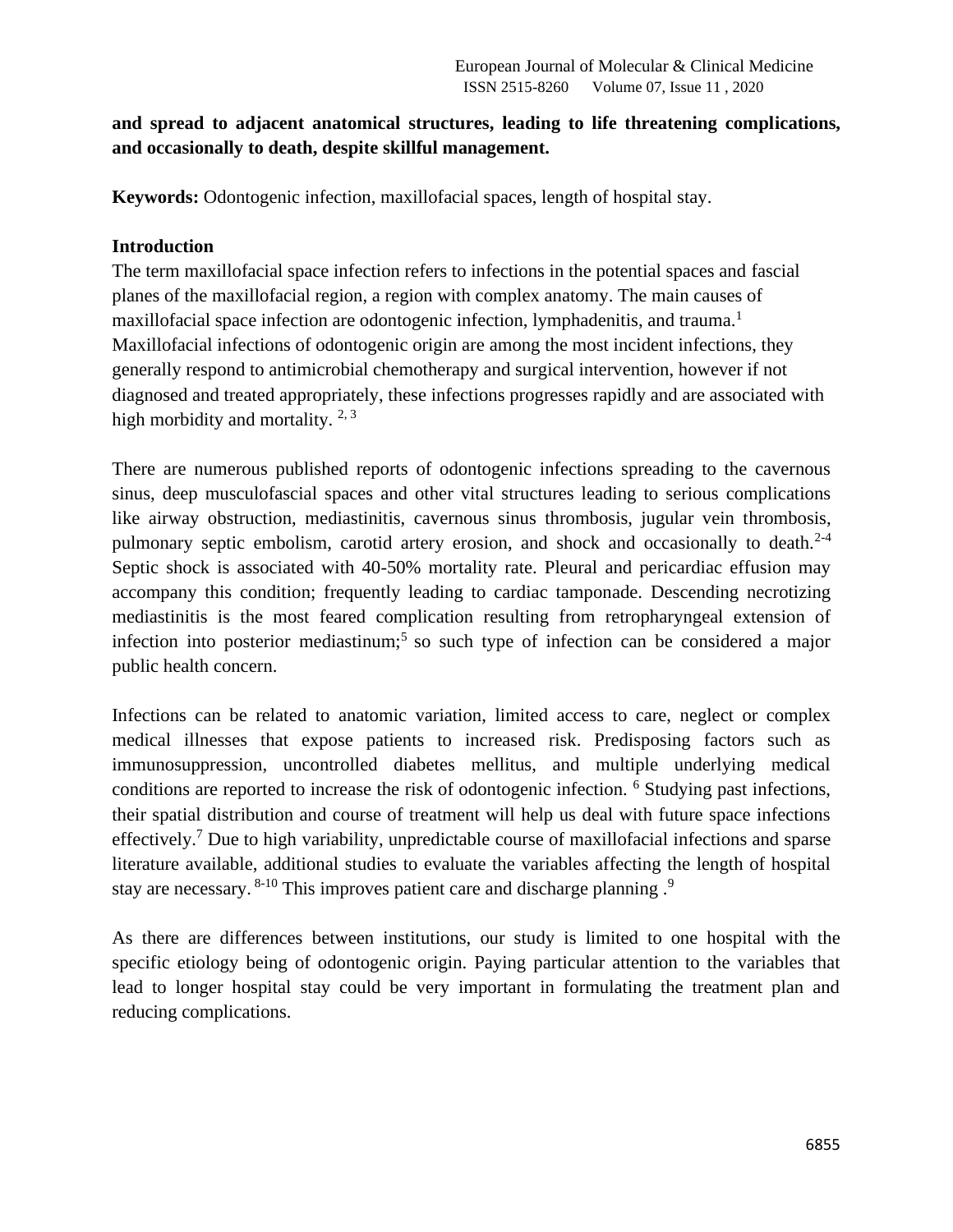## **Materials and Methods**

**Source of data:** Records/Case files of the patients admitted with a diagnosis of odontogenic maxillofacial space infection over a period of 12 years.

#### **Method of collection of data:**

A retrospective medical chart review was performed of patients with a diagnosis of odontogenic MSI who were treated in the department. Clinical charts and investigations reports were reviewed. The following variables were recorded: demographic data (age, sex), pathogenesis (spaces involved, medical conditions), results of investigations (white blood cell (WBC) count on admission, blood sugar levels, pus culture) treatment regimen (antibiotics and drainage) and outcomes (length of hospital stay (LOS) and complications)

#### **Inclusion Criteria:**

All Patients admitted for treatment of an odontogenic maxillofacial space infection only.

## **Exclusion criteria:**

Localized dental abscess without space involvement were excluded.

Non –odontogenic space infections were not included.

Patients with incomplete data were excluded.

**Sample size:** A total of 141 patients were included.

**Statistical Analysis:** The data was entered and analyzed using the Statistical Package for Social Sciences (SPSS) for Windows 26.0. (SPSS, Inc. Chicago, Illinois) Confidence intervals were set at 95%, and a p-value  $\leq$  of 0.05 was considered as statistically significant. Descriptive statistics was applied in the form of numbers and percentages. Karl Pearson's correlation coefficient between number of days stay in hospital with different parameters. Multiple liner regression analysis of number of days stays in hospital by different parameters.

#### **Results**

A total of 141 patients with odontogenic maxillofacial space infections were enrolled for this study. The mean age of the study subjects was 36.81 years. Female consisted of 59.5% and male consisted of 40.4% of the subjects. The majority of the patients were found to be healthy making up 82.27% of the sample. Predisposing factors were reported for 17.73% of the patients. The distributions of the infections were fairly similar between the single (46.81%) and multiple groups. (53.19%) The most common space involved was buccal (19.86%), followed by submandibular. (16.31%) The WBC count ranged from 2100 cells/cu.mm to 37600 cells/cu.mm. Of 141 patients, culture was performed in 35 cases (24.82%) and Negative cultures were recorded in 13 cases. (9.22%) All 141 patients underwent a protocol for treatment. Extraction was done in all cases followed by empirical antibiotic therapy. The mean length of hospital stay was 6.06 days.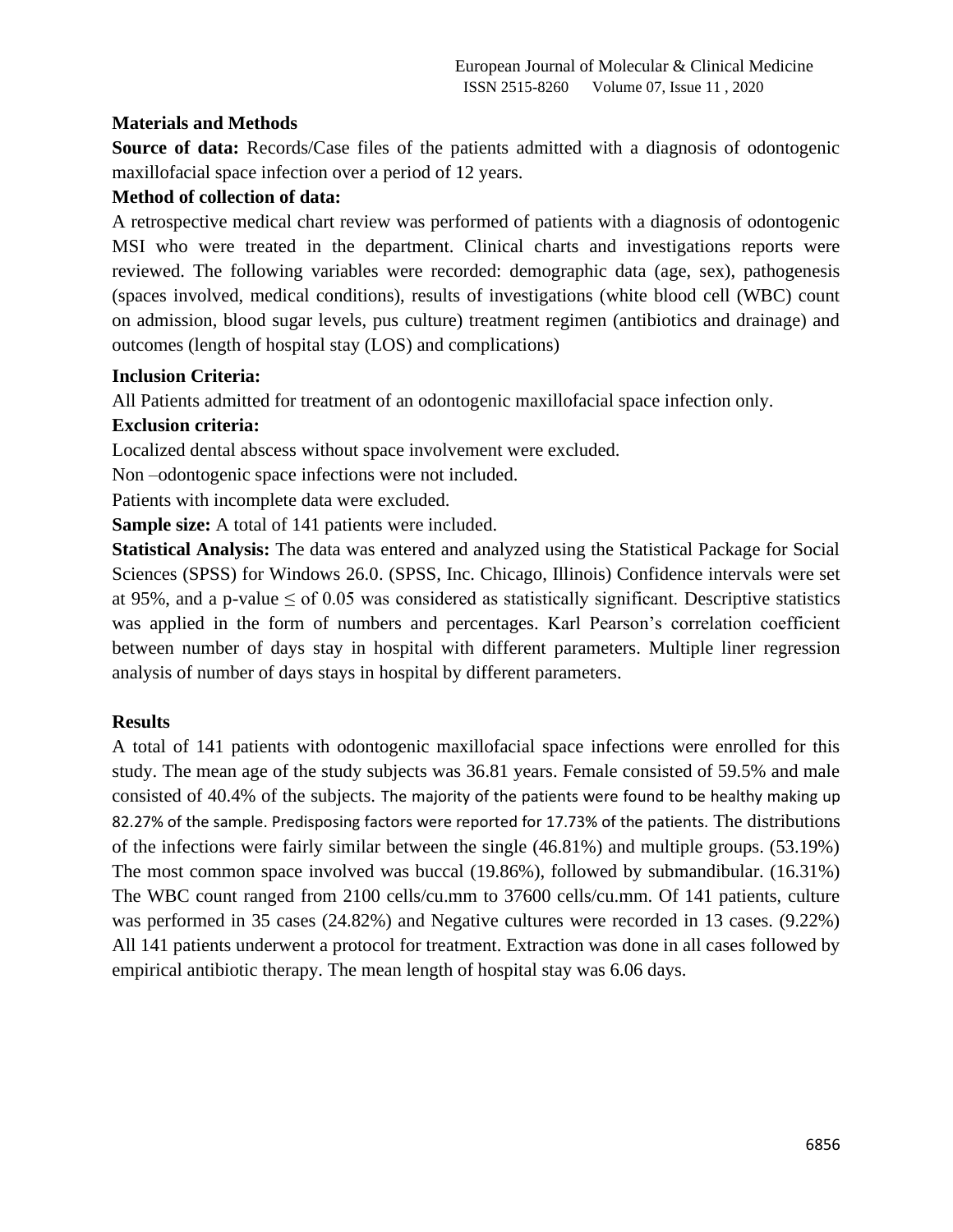## **Discussion**

In the present study, most the patients were adults between 31-50 years with significant higher prevalence of the disease among women (59.5%).This result diverges from those published by other researches who describe no gender preference  $^{2, 4, 11, 12}$  or a predominance of affected males<sup>2-4, 6</sup> except the one by Augusto et al<sup>8</sup>, who also reported higher prevalence among females. (64.7%)

We recorded relatively low prevalence of systemic diseases 17.73% of the overall sample, of which 10% were diabetic. Suggestive that it is the most common predisposing factor, favoring infection spread by compromising local circulation, leading to delayed response to infection.<sup>11-15</sup> The lower molars were found to be the most common source of infection affecting mainly submandibular, sublingual and buccal spaces  $3,6,11$  In contrast to previous literature which suggests submandibular space to be the most common,  $3,4,11,12$  In our study buccal space (19.86%) was the most commonly involved followed by submandibular space (16.31%). A similar pattern was observed by Bridgeman et al.<sup>16</sup>

In our study (46.81%) of cases had single space involvement and (53.19%) had multiple space involvement, indicating that most head and neck anatomic spaces are inter connected, which can spread rapidly and impose great risk to the patients.<sup>3,4,6 ,11,12</sup> Dodson et al<sup>9</sup> examined records of 105 children and concluded that patients 5 years old or older who presented with an odontogenic infection and elevated WBC were likely to have an unfavourable outcome; unfavourable outcome was defined as length of hospital stay greater than 4 days.

Standard Treatment Protocol comprising removal of teeth, antibiotic therapy and abscess drainage and surgical drain placement was followed, as suggested by Fabio et al.<sup>3,17</sup> Empirical intravenous antibiotic therapy with amoxicillin with clavunate potassium, or cephalosporins and metronidazole were prescribed for majority of cases, with exception of severe and nonresponding infections, where amikacin was added. Treatment also included analgesics, fluid therapy and mouth opening exercises. Specimen culture was performed in 35 patients only, results showing negative cultures in 13 cases (9.22%). Despite which all patients responded well to empirical antibiotic therapy. The length of hospital stay showed a high positive correlation  $(p=0.0095)$  with spaces involved and medical condition  $(p=0.0803)$  at 10% level of significance. This was also the consistent finding with the literature given by Zamiri et al<sup>18</sup> and Peters et al.<sup>13</sup>

The WBC count correlated positively  $(p=0.0124)$  to the length of hospital stay, and may be useful as a predictor of length of hospital stay.<sup>2</sup> Storoe et al<sup>17</sup>, GC Mathew et al<sup>16</sup> identified that patients with total WBC count  $>15\times10^9$  tends to develop complications during treatment. Hence deducing that length of hospital stay is multifactorial.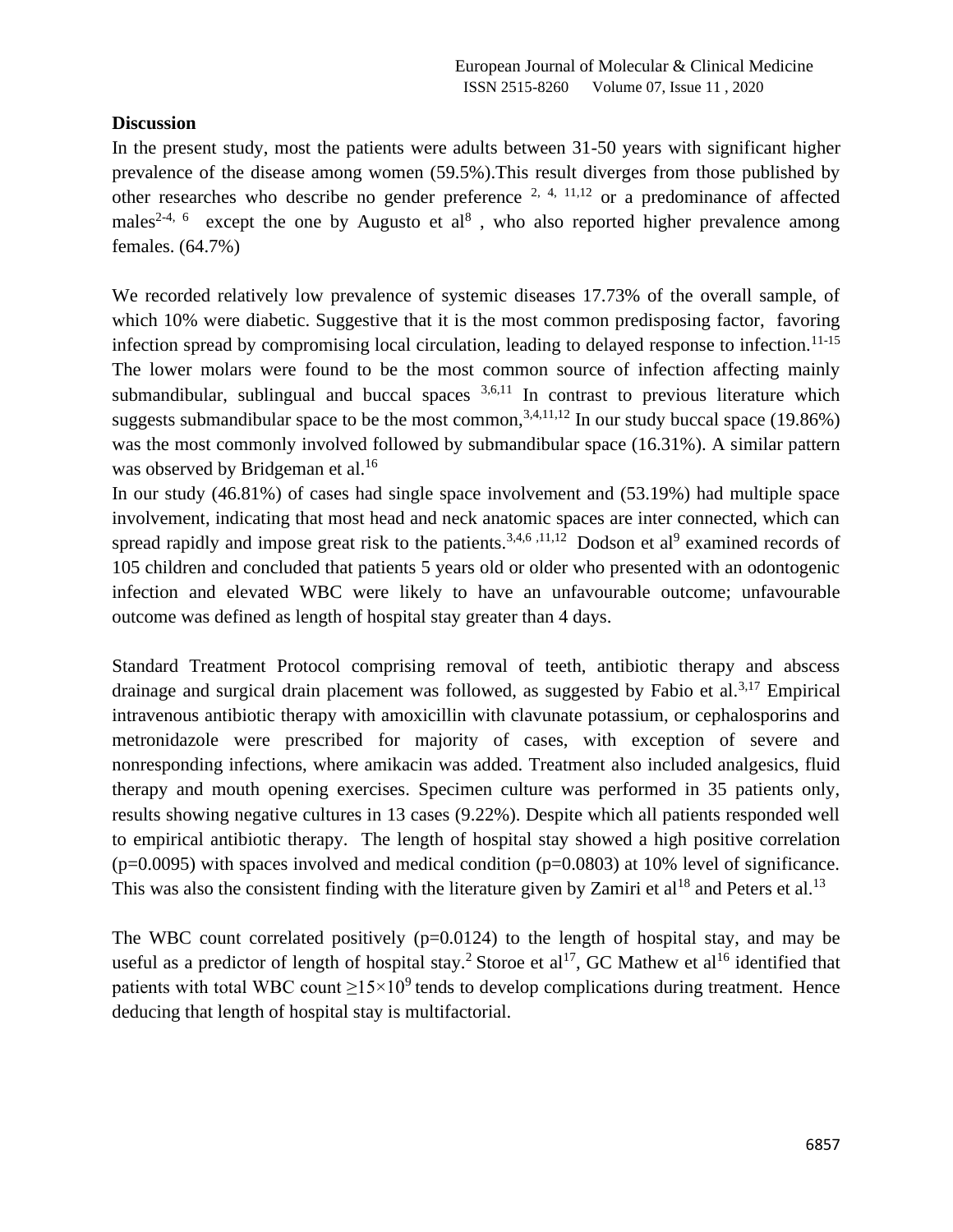## **Conclusion**

Overall data generated by this retrospective study in our region are similar to those reported by other researchers. Conversely we found a higher prevalence of the disease among women, and the common space involved was buccal space, in disagreement with previously published reports. Such a kind of study may improve our knowledge relative to the disease and also reveal the regional scenario regarding severe odontogenic infections. Thus, it contributes to the designing of strategies for efficient oral health care system and ultimately prevent severe outcomes of the disease.

## **Conflict of Interest:** None

# **References**

- **1.** Topazian RG, Goldberg MH, Hupp JR. Oral and maxillofacial infections. 4<sup>th</sup> ed. Philadelphia: W.B.Saunders company 2002.
- **2.** Wang J, Ahani A, Pogrel MA**.** A five year retrospective study of odontogenic maxillofacial infections in a large urban public hospital. Int J Oral Maxillofac Surg 2005;34:646-649
- **3.** Sato F, Hajala F, Filho F, et al: Eight-year retrospective study of odontogenic origin infections in a postgraduation program on oral and maxillofacial surgery. J Oral Maxillofac Surg 67:1092-1097, 2009
- **4.** Chunxu Zhang et al : Maxillofacial space infection experience in west china: a retrospective study of 212 cases. International journal of infectious diseases 14 (2010) e414-e417
- **5.** Alexandre Baba Suehara et al : Deep neck infection analysis of 80 cases. Rev Bras Otorrinolaringol 2008; 74(2): 253-9
- **6.** Fereydoun Pourdanesh et al : Pattern of odontogenic infections at a tertiary hospital in Tehran, Iran: A 10-year retrospective study of 310 patients. Journal of Dentistry, Tehran university of Medical Sciences, Tehran, Iran (2013; Vol.10, No.4)
- **7.** Manisha Gupta, Virendra Singh : A retrospective study of 256 patients with space infection. J Maxillofac Oral Surg 9(1):35-37
- **8.** Augusto Cesar Sette-Dias et al : profile of patients hospitalized with odontogenic infections in a public hospital in Belo Horizonte, Brazil. J Clin Exp Dent 2012;4(5): e271-4
- **9.** Dodson TB, Perrot DH, Kaban LB**.** Pediatric Maxillofacial infections: A retrospective study of 113 patients. J Oral Maxillofac Surg 1989;47:327-30
- **10.** . Peters E, Fong B, et al: Risk factors affecting hospital length of stay in patients with odontogenic maxillofacial infections. J Oral Maxillofac Surg 54:1386-1391, 1996
- **11.** George C. Mathew et al : odontogenic maxillofacial space infections at a tertiary center in North India : a five year retrospective study. International journal of infectious diseases 16 (2012) e296-e302
- **12.** Muhammad Ishfaq et al : odontogenic primary fascial space infections- A study. J of Khyber College of Dentistry June2012, Vol. 2, No. 2
- **13.** Dipesh D. Rao et al : comparison of maxillofacial space infection in Diabetic and nondiabetic patients. Oral Surg Oral Med Oral Pathol Oral Radiol Endod 2010;110 :e7-e1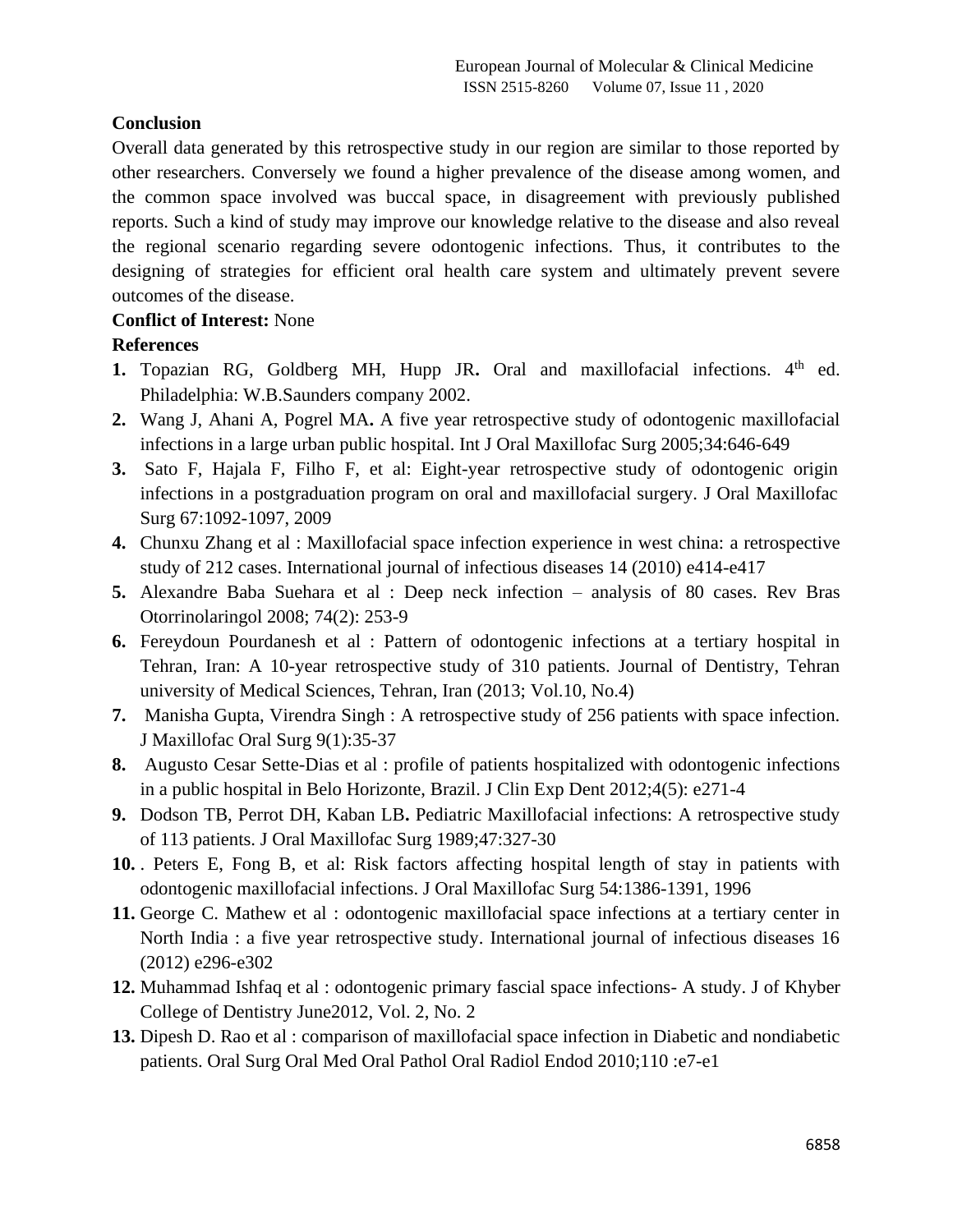- **14.** Lingyan Zheng et al : Is there association between severe multispace infections of the oral maxillofacial region and Diabetes Mellitus. J Oral Maxillofac Surg 70 :1565-1572, 2012
- **15.** Je Shin Chang et al : Odontogenic infection involving the secondary fascial space in Diabetic and non-diabetic patients : A clinical comparative study. J Korean Assoc Oral Maxillofac Surg 2013; 39:175-181
- **16.** Bridgeman et al :Major maxillofacial infections. An evaluation of 107 cases. Aust Dent J 1995; 40:281-8
- **17.** Storoe W , Haug R, Lilich R : The changing face of odontogenic infections . J Oral Maxillofac Surg 59: 739-748 , 2001
- **18.** Zamiri B et al : Prevalence Of Odontogenic Deep Head And Neck Spaces Infection And Its Correlation With Length Of Hospital Stay. Shiraz Univ Dent J 2012; 13 (1) : 29-35.

#### **Tables**

| <b>Bacteriological findings</b>    | No. of cases   | Percentage (%) |  |
|------------------------------------|----------------|----------------|--|
| No culture                         | 106            | 75.18          |  |
| No growth                          | 13             | 9.22           |  |
| Staphylococcus aureus              | 11             | 7.80           |  |
| Kleibsiella species                | 5              | 3.55           |  |
| Escherichia coli                   | $\overline{2}$ | 1.42           |  |
| Citrobacter freundi                | 1              | 0.71           |  |
| Citrobacter freundi & stap. aureus |                | 0.71           |  |
| Gram positive bacilli              | 1              | 0.71           |  |
| Staph. Aureus & Kleibsiella        | 1              | 0.71           |  |
| Total                              | 141            | 100.00         |  |

#### **Table 1: Distribution of cases by bacteriological findings**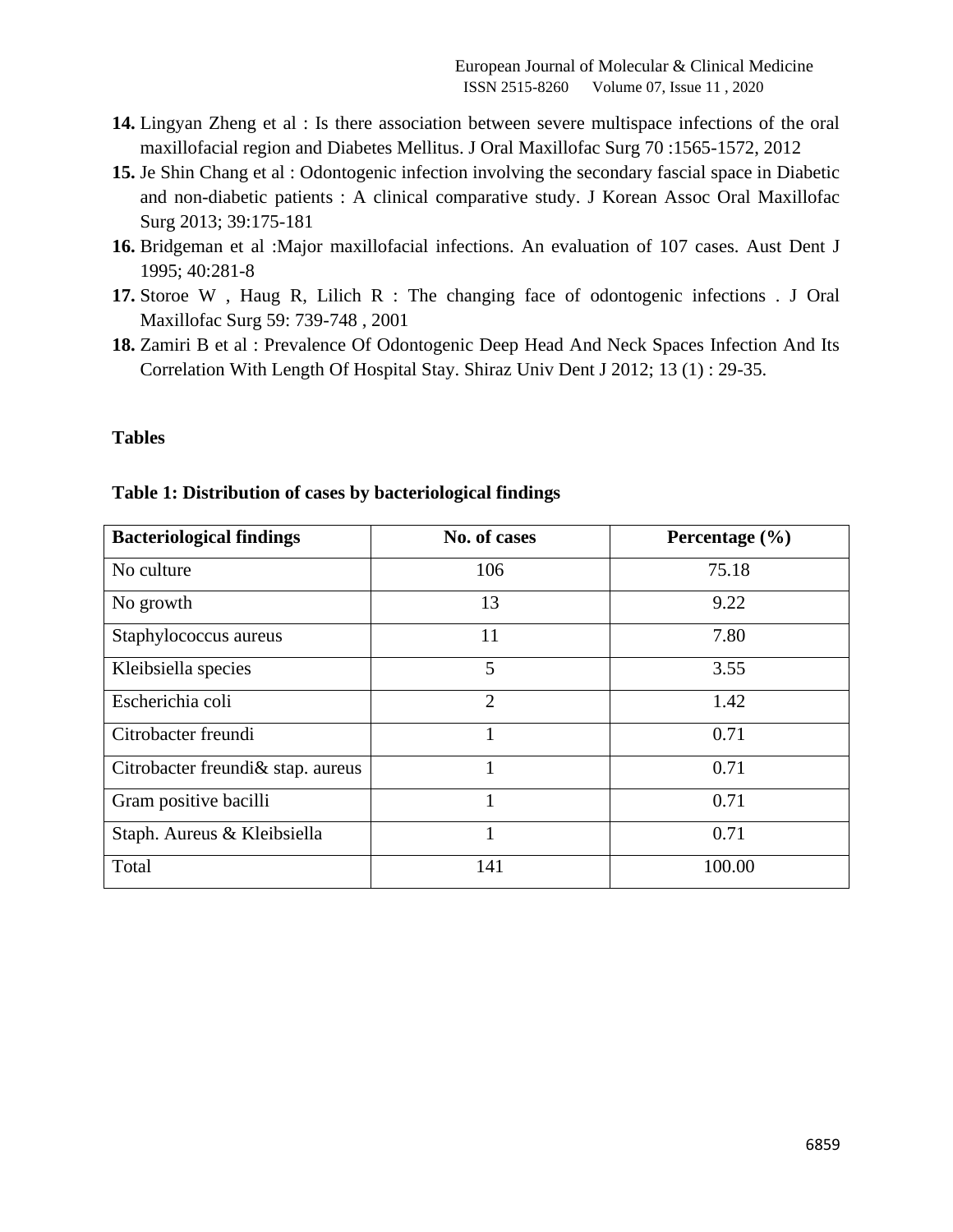| <b>Treatment Regimen</b> | No. of cases | Percentage $(\% )$ |  |
|--------------------------|--------------|--------------------|--|
| Antibiotics only         | 28           | 19.86              |  |
| Intra-oral I $&D$        | 52           | 36.88              |  |
| Extra-oral I $&D$        | 61           | 43.26              |  |
| Total                    | 141          | 100.00             |  |

# **Table 2: Distribution Of Cases By Treatment Regimen**

## **Table 3: Distribution of cases by length of hospital stay**

| Length of hospital stay | No. of cases | Percentage |
|-------------------------|--------------|------------|
| $1-3$ days              | 22           | 15.60      |
| $4-5$ days              | 41           | 29.08      |
| 6-7 days                | 44           | 31.21      |
| $>7$ days               | 34           | 24.11      |
| Total                   | 141          | 100.00     |

## **Table 4: Karl Pearson's correlation coefficient between number of days stay in hospital**

## **with different parameters**

| <b>Independent variables</b> | r-value | t-value<br>p-value |           |
|------------------------------|---------|--------------------|-----------|
|                              |         |                    |           |
| Age                          | 0.0693  | 0.8172             | 0.4141    |
|                              |         |                    |           |
| <b>Sex</b>                   | 0.0067  | 0.0787             | 0.9374    |
|                              |         |                    |           |
| Spaces involved              | 0.2372  | 2.7957             | $0.0029*$ |
|                              |         |                    |           |
| Medical conditions           | 0.0996  | 1.1737             | 0.1212    |
|                              |         |                    |           |
| <b>WBC</b>                   | 0.1747  | 2.0591             | $0.0206*$ |
|                              |         |                    |           |

\*p<0.05 Statistically Significant